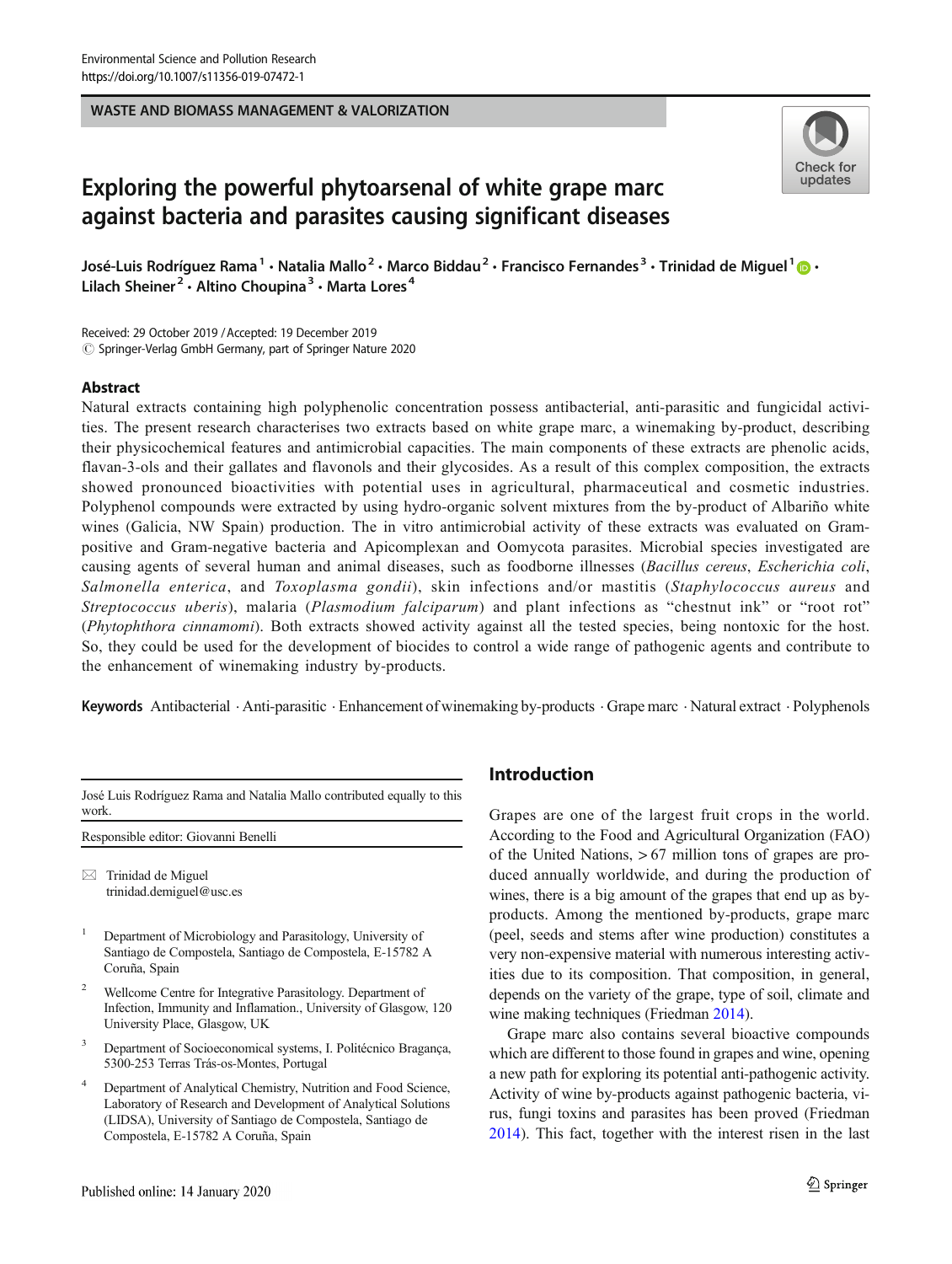decades, about finding natural bioactive compounds against different diseases due to antimicrobial resistance among other issues, makes grape marc a good candidate to find new effective treatments and therapeutic strategies. Its composition is very rich and complex. Some of the compounds included are antioxidant phenolic compounds, which have been described as potential agents against several pathogenic diseases. Such phenolic compounds are not well extracted into the wine during winemaking process, remaining in the grape marc, being thus this by-product very rich in polyphenols (Beres et al. [2017;](#page-6-0) Friedman [2014](#page-7-0)).

An antioxidant agent is a molecule that delays, prevents or clears oxidative damage in a target cell (Gutteridge and Halliwell [2010](#page-7-0)). They can act in biological systems by different mechanisms, including electron donation (acting as reducing agents), metallic ion chelation (deleting potential free radicals), or by regulation of genic expression (Gutteridge and Halliwell [2010\)](#page-7-0). This group of substances act at low concentrations and significantly inhibit or retard the oxidative process while they are oxidized. Some examples of antioxidants are ascorbic acid, uric acid and some polyphenols as resveratrol (Zampelas and Micha [2015](#page-8-0)). Their employment as additives is broadly distributed in industry field to delay, prevent or eliminate damage caused by oxidation. Recently, some plant extracts have been reported to have good antioxidant and antimicrobial properties due to their polyphenolic and protein compounds (Piscopo et al. [2019](#page-8-0); Tortora et al. [2019;](#page-8-0) Benabderrahmane et al. [2018](#page-6-0); Benabderrahmane et al. [2019\)](#page-6-0). Due to its complex composition, containing antioxidant dietary fibre, as well as extractable and non-extractable polyphenol content, grape marc extracts have a great potential to display extensive uses in agricultural, pharmaceutical and cosmetic industries among others (Bargiacchi et al. [2017;](#page-6-0) Placha et al. [2013](#page-8-0); de O Ribeiro et al. [2018;](#page-7-0) Tayengwa and Mapiye [2018](#page-8-0)). The grape marc contains the following antioxidative polyphenolic categories: phenolic acids, flavonoids, lignans and stilbenes (Sagdic et al. [2011a](#page-8-0)). The healthpromoting and disease-preventing benefits of different types of grape polyphenols are well documented (Simões et al. [2009;](#page-8-0) Yadav et al. [2015](#page-8-0)). Phenolic acids, flavan-3-ols and their gallates and flavonols and their glycosides are the main phenolic constituents of white grape marc (Álvarez-Casas et al. [2014\)](#page-6-0).

Natural extracts as the ones studied in the present work have raised interest in the last years as an alternative to general antibiotics and anti-parasitic treatments (Murphy et al. [2017\)](#page-8-0). Extensive use of antimicrobial drugs has generated an increase in antimicrobial resistances being a worrying issue in the present moment. The use of natural extracts with antimicrobial capacity can be a good alternative that could avoid the generation of resistances (Murphy et al. [2017;](#page-8-0) European Centre for Disease Prevention and Control (ECDC) et al. [2017\)](#page-7-0). On this way, the microbial species studied in the present work are involved in several diseases in humans and animals, such as foodborne illnesses (Bacillus cereus, Escherichia coli, Salmonella enterica subsp. enterica), skin infections (Staphylococcus aureus) and mastitis (Streptococcus uberis).

Besides, human and animal parasite infections such as Malaria (Plasmodium falciparum) or Toxoplasmosis (Toxoplasma gondii) have been considered. Plasmodium species causes complex diseases and constitutes a serious health problem around the world. The World Health Organization estimated a number of 219 million people infected by Plasmodium which was distributed in 87 countries, resulting to almost 500,000 deaths and a considerably large population at risk of infection by this parasite in 2017 (World Health Organization, Malaria [2019](#page-8-0)). T. gondii is a protozoan parasite belonging to the phyla Apicomplexa. It is the causing agent of toxoplasmosis, a zoonotic disease of worldwide distribution, which generates a significant problem on public health and on global economy. It is considered a high-risk zoonotic agent by the European Food Safety Authority (EFSA) [\(2019\)](#page-7-0) with an estimated one third of the world's population infected (Seeber and Steinfelder [2016](#page-8-0)).

Last, to evaluate the potential of the Albariño extracts in plant infections, we chose Phytophthora cinnamomi an oomycete species that causes known plant diseases as "chestnut ink" in chestnuts (Castanea sativa Miller) causing a considerable decline of this culture in Europe. P. cinnamomi is a soil pathogen that has a wide range of hosts in several countries and different climates. Since oomycetes have other pathogenicity mechanisms than fungi, they are not easily controlled by usual fungicides and often develop resistance against the rare anti-oomycete products available (Davison [2002;](#page-7-0) Judelson and Blanco [2005](#page-7-0)).

Due to climate change and migration (Yan et al. [2016\)](#page-8-0), among other factors, a large proportion of the population is at risk of infection with parasites and other infectious agents, being, thus, the study of infectious diseases an emerging field (Tauxe et al. [2010\)](#page-8-0). Trying to find new treatments to these diseases becomes a relevant topic of study nowadays mainly due to the lack of effectiveness or appearance of side effects with the existing ones, emergence of drug-resistance or just nonexistence of treatment.

The present work describes the polyphenolic profile and antimicrobial capacities of bioactive extracts obtained from the white winemaking by-products to give them a new use and valorisation. Bioactive polyphenols were extracted with hydro-organic solvent mixtures from the by-product of the production of high-quality Albariño white wines (Galicia, NW Spain). We then evaluated the in vitro antimicrobial activity of two extracts from Albariño grape marc using two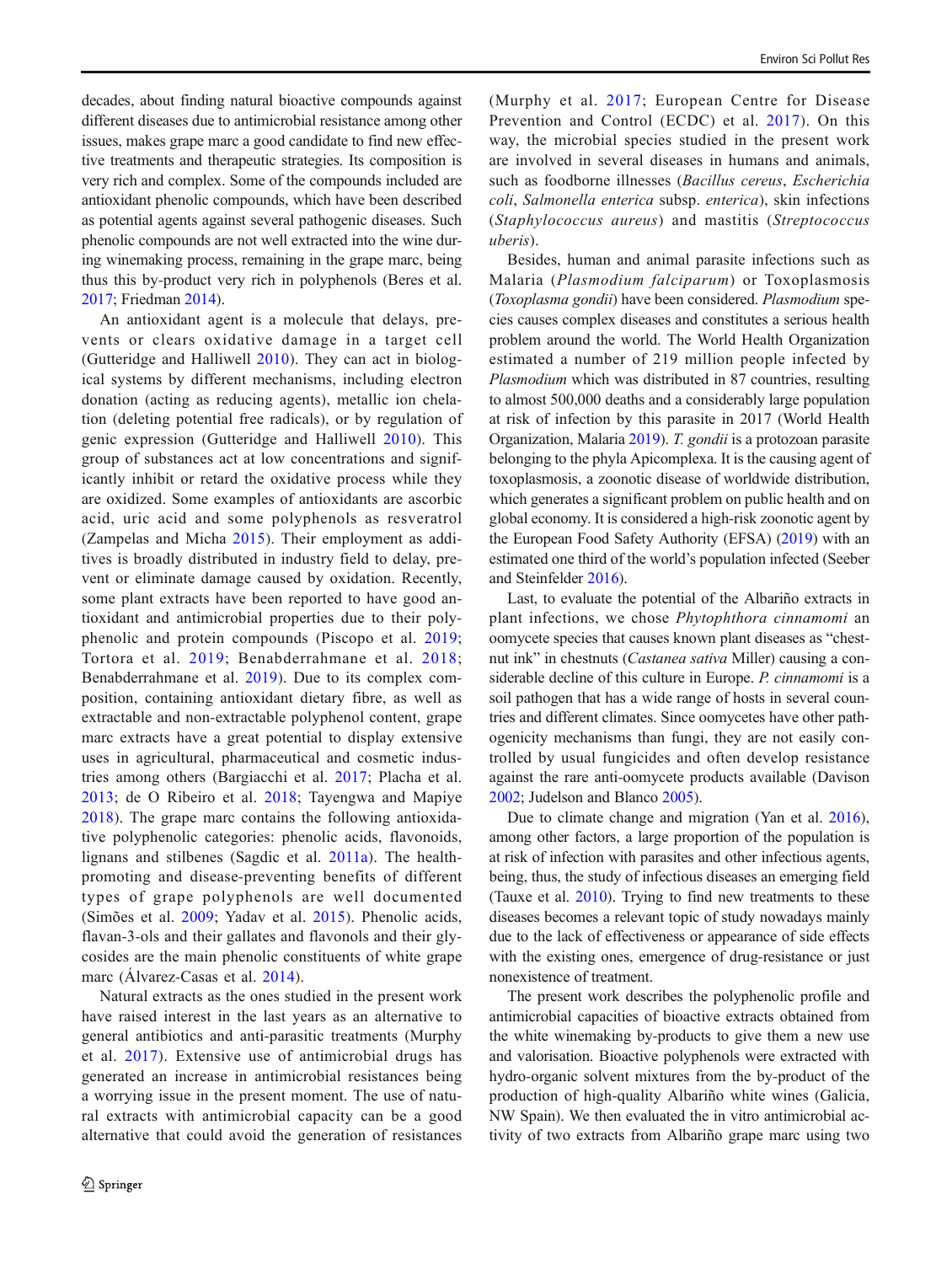different hydro-organic mixtures (HO<sub>L</sub> & HO<sub>P</sub>). Extracts were used against relevant microorganisms, including Grampositive and Gram-negative bacteria, two Apicomplexan parasite species and one Oomycota parasite.

# Material and methods

### Extracts production and polyphenolic evaluation

The extraction procedure is a green and straightforward process with few steps, under gentle conditions and using noncontaminating materials, while preventing the obtained eluates from containing suspended solids. Raw material is white grape marc from Vitis vinifera var. Albariño. Extract and process are patent-protected (Lores et al. [2014a](#page-7-0), Lores et al. [2014b](#page-7-0)) and can be obtained on lab, pilot or industrial scales.

Two different extracts have been produced using this process, whose main difference is the nature of the organic solvent (abbreviated as L and P for protection of patent exploitation rights) in the hydro-organic mixtures used for eluting the target bioactive compounds from the grape marc. Both solvents are miscible with both hydrophilic and hydrophobic compounds and therefore ideal for extracting plant phenolics as they comprise a wide range of polarities. Nevertheless, they selectively solubilise different polyphenolic compounds, as will be shown later in the qualitative profiles; but they also have different degrees of solubilising capacity for the same phenolics, which will be reflected in the concentration of the polyphenols common to both extracts. In addition, both solvents are GRAS (generally recognized as safe) and environmentally friendly, which is very important when preparing formulations for their potential applications.

### Anti-bacterial assays

20 μL of a cellular suspension of the microorganism to test in late logarithmic phase was incubated in phosphate-buffered saline (PBS) with different extract concentrations (20, 10, 5, 2.5, 1.25, 0.625 and 0%). The assay was performed in a sterile 96 multiwell plate, with 200 μl of final volume and incubated at 37 °C for 1,5-3 h depending on the species. Time was adjusted to 3 h for E. coli ATCC 8739 and S. enterica subsp. enterica CECT 554, to 2 h for B. cereus CECT193 and to 1,5 h for S. uberis CECT 994 and S. aureus CECT 59. The incubation time was adjusted according to the survival of the positive control (optimal survival 50–200 colony forming units (CFU) from a  $10^{-6}$  dilution). Some strains are more sensitive, and their survival is affected under the test conditions. To estimate the survival after incubation, samples of 20 μl with different concentrations from a serial dilution were grown on agar plates. After 16 h of incubation at 37 °C, the CFUs were counted and used to calculate  $IC_{50}$  values, with

Quest Graph™ IC50 Calculator (AAT Bioquest [2019\)](#page-6-0). The culture media used were Heart Brain Infusion (HBI) for S. uberis and Luria-Bertani (LB) for the rest of the species tested. All experiments were performed in triplicate.

### Anti-parasitic assays

Growth inhibition of three species was evaluated: one plant parasite, P. cinnamomi CECT 20919, and two human and animal parasites, P. falciparum 3D7 and T. gondii RH Type 1.

### P. cinnamomi

The inhibition's percentage in the growth of P. cinnamomi was determined in both extracts, at the concentrations of 0%, 4% and 10%. P. cinnamomi was grown on plates of 90 mm in diameter, with 50 mL of potato-dextrose-agar medium (PDA) per plate with the different extract's concentrations at 10, 4 and 0% for 10 days at 22 °C in the dark. The antifungal capacity has been determined according to the growth inhibition respect to the untreated cultures (0% concentration). Quest Graph™ IC50 Calculator (AAT Bioquest [2019\)](#page-6-0) application was used to calculate  $IC_{50s}$ 

#### Toxoplasma gondii

Human foreskin fibroblasts (HFF) were cultured in black optical bottom 96-well culture plates until confluence was reached. At this point, freshly egressed red-fluorescent T. gondii tachyzoites were washed and resuspended in culture medium (Dulbecco's modified Eagle's medium (DMEM) supplemented with penicillin-streptomycin antibiotics and a 10% of fetal bovine serum (FBS) without phenol red (Gibco BRL Life Technologies, Rockville, Md.) $)^{1}$ . Each well of the HFF culture plate was then infected with approximately 500 parasites. Parasites were treated with the different extracts at concentrations of 2, 1, 0.5, 0.25, 0.125, 0.065 and 0% (v/v drug/medium) in triplicate and incubated for 7 days at 37 °C under  $5\%$  CO<sub>2</sub> and  $100\%$  humidity conditions. Fluorescence was read daily in a PHERAstar FS plate reader, and data from each drug concentration replicates averaged. Both excitation (540 nm) and emission (590 nm) were read using the bottom optics option in the reader. Each experiment included triplicate controls for the uninfected host cells cultured in medium containing the extracts, as well as triplicate controls of T. gondiiinfected host cells cultured in medium containing only the solvents used to resuspend the extracts<sup>2</sup>. Quest Graph™ IC50 Calculator (AAT Bioquest [2019](#page-6-0)) application was used to calculate  $IC<sub>50s</sub>$  from day 2 to 7.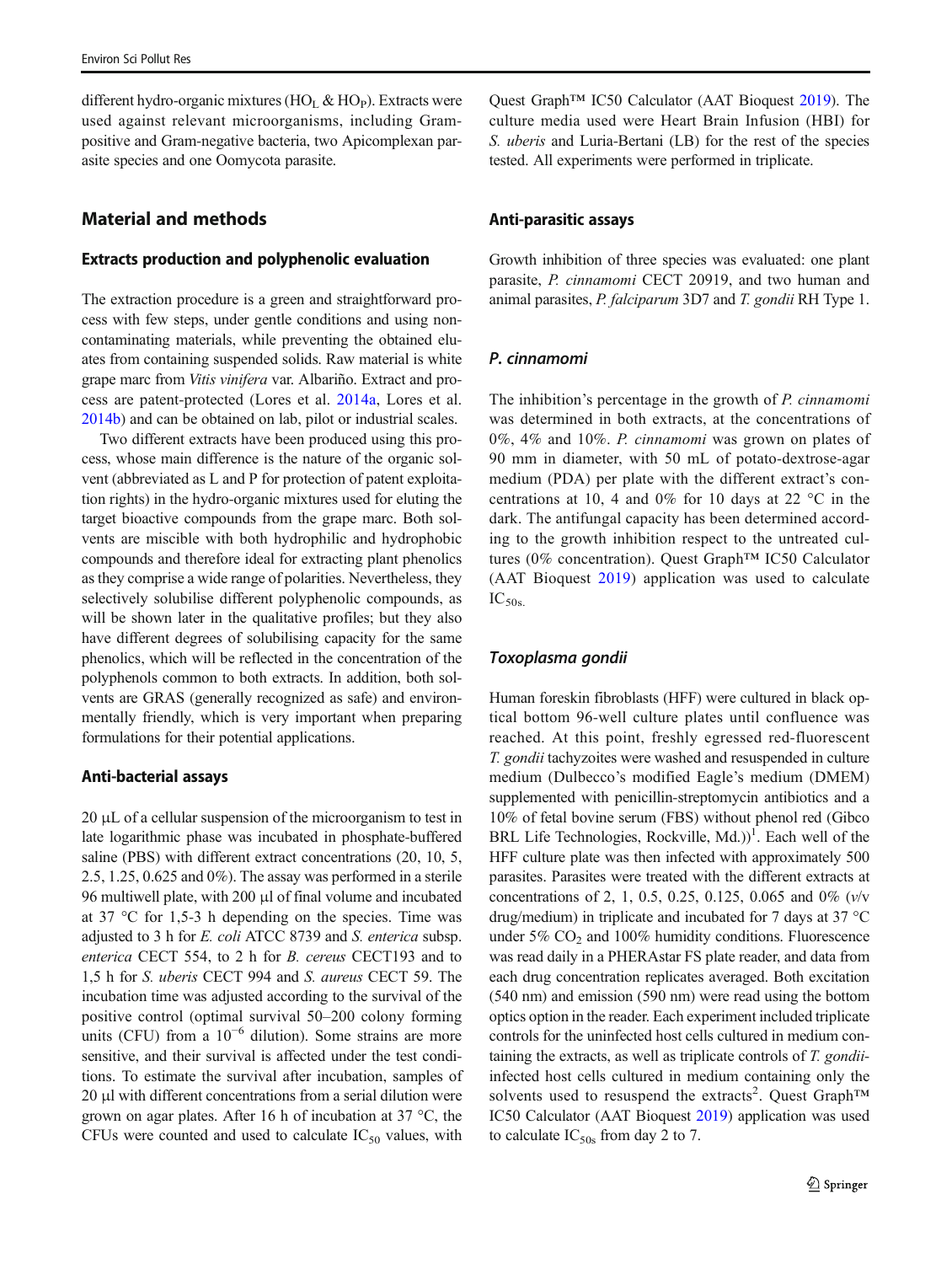### Plasmodium falciparum

P. falciparum was cultured in RPMI 1640 containing 11 mM glucose,  $0.5\%$  (w/v) Albumax II, 200  $\mu$ M hypoxanthine and 20 μg/ml gentamycin (PAA) in human red blood cells (RBC) at 5% (w/v) haematocrit, as previously described (2, 3). Parasite cultures were maintained at 37 °C under an oxygen reduced atmosphere containing 1% (v/v)  $O_2$ , 3% (v/v)  $CO_2$  and 96% (v/v)  $N_2$ (Taylor [1950](#page-8-0)). To analyse IC<sub>50</sub> concentrations of the extracts, wild-type parasites were cultured in black optical bottom 96-well plates at 0.3% parasitemia and 2.5% haematocrit for 72 h at 37 °C in culturing chambers with reduced oxygen. Infected RBC were exposed to 1:2 dilutions of the extracts in triplicates from a concentration of 2% to 0.004%  $(v/v)$  including no drug controls. Similar triplicate conditions were also set up for solvent-only controls in each plate. After incubation time, plates were frozen overnight at − 20 °C. The plates were then thawed at RT for 3–4 h, and each well added with an equal volume of a  $1\times$ solution of SYBR green (Smilkstein et al. [2004\)](#page-8-0). After incubation for 1 h in the dark, fluorescent signal was acquired in a PHERA star FS plate reader using a 485–520 filter. Average values for each triplicate were then used to calculate  $IC_{50}$  concentrations using the software Quest Graph™ IC50 Calculator (AAT Bioquest [2019](#page-6-0)).

Cytotoxicity of the compounds to human cells was tested by adding the same dilutions used for the IC50s to the uninfected HFFs confluent monolayers. A control of HFFs growing under standard conditions was included in the same plate and no differences were observed between both cultures. All the treatments were included in triplicates in the same 96 well plate for each of the compounds, and the experiment was repeated 3 times.

# **Results**

#### Polyphenol-rich extract composition

The white grape marc extracts obtained showed a high content in polyphenols as it can be observed in Table [1](#page-4-0). Nevertheless, there was a relevant difference in the composition between the two extracts.  $HO<sub>L</sub>$  showed higher levels of catechin, epicatechin and isoquercetin than  $HO<sub>P</sub>$ , while  $HO<sub>P</sub>$  presented a considerably higher concentration of phologlucinic acid, miquelianin and rutin; also, it is more concentrated in kaempferol, and it has caftaric acid which is not present in  $HO<sub>L</sub>$ . Polyphenolic compounds abundance and differences between the extracts can be observed in Fig. [1.](#page-4-0) Stability studies of both extracts showed that their bioactivities are kept at room temperature for at least 1 year. In addition, the extracts maintain their polyphenolic profile and show thermal stability up to a temperature of 120  $\degree$ C, which opens up many possibilities for obtaining formulations containing them.

### Antibacterial activity

Both types of bacteria, Gram-negative and Gram-positive, were analysed. The extracts were active against both types. As indicated in Table [2](#page-5-0), for most of the bacterial species analysed, the  $IC_{50}$  is lower than 1.25% with exception of S. uberis which showed a slightly higher value in  $HO<sub>p</sub>$ . In general, the  $HO<sub>L</sub>$  showed a higher activity being its concentration lowest to reduce the growth in 50%.

### Anti-parasitic activity

Extracts were also tested against the plant parasite P. cinnamomi and the human and animal parasite T. gondii and P. falciparum.

On P. cinnamomi assay,  $HO_L$  showed a significant higher activity than  $HO<sub>P</sub>$  extract as it can be clearly observed in pictures 2 and 3 of Fig. [2](#page-5-0). The concentration needed of  $HO<sub>L</sub>$  to reach the same activity is six times lower than the quantity necessary for HO<sub>P</sub>.

Average values for triplicates were used to calculate  $IC_{50}$ concentrations using Quest Graph™ IC50 Calculator.

The anti-parasitic activity was assessed by growth inhibition of T. gondii and P. falciparum trophozoites. Both grape marc extracts were able to reduce parasite load as monitored by the  $IC_{50}$  values obtained by fluorimetry, in the case of both Apicomplexan parasite species. Neither extract nor vehicle treatments were toxic to fibroblast cell cultures as it was observed in the controls included. Although both extracts showed activity, HO<sub>L</sub> showed a more efficient rate of antiparasitic activity as the  $IC_{50}$  values obtained were lower than the ones for  $HO_{\rm P}$ .

Regarding T. gondii and P. falciparum, the opposite effect could be observed, being in this case more active  $HO<sub>P</sub>$  extract as observed in Table [3](#page-6-0). In P. falciparum assay, the concentrations necessary to inhibit the growth were lower in both cases, compared to *T. gondii* assay.

# Discussion and conclusions

Grape-related industry has a big economic value worldwide, and there are several grape derived products like wine, which can be presented in many different formats depending on the grape type, elaboration process, etc. Due to the huge development of wine industry, a big amount of wine by-products is produced yearly. Finding a valuable use of these by-products will contribute to waste reduction adding a new source of economical profitability to the wine industry. At the same time, a more sustainable production process could report more benefits, due to the current trend in general society of developing environmentally friendly products; finding a use for a residue will influence positively the public opinion about wine industry which could also be returned in an increase of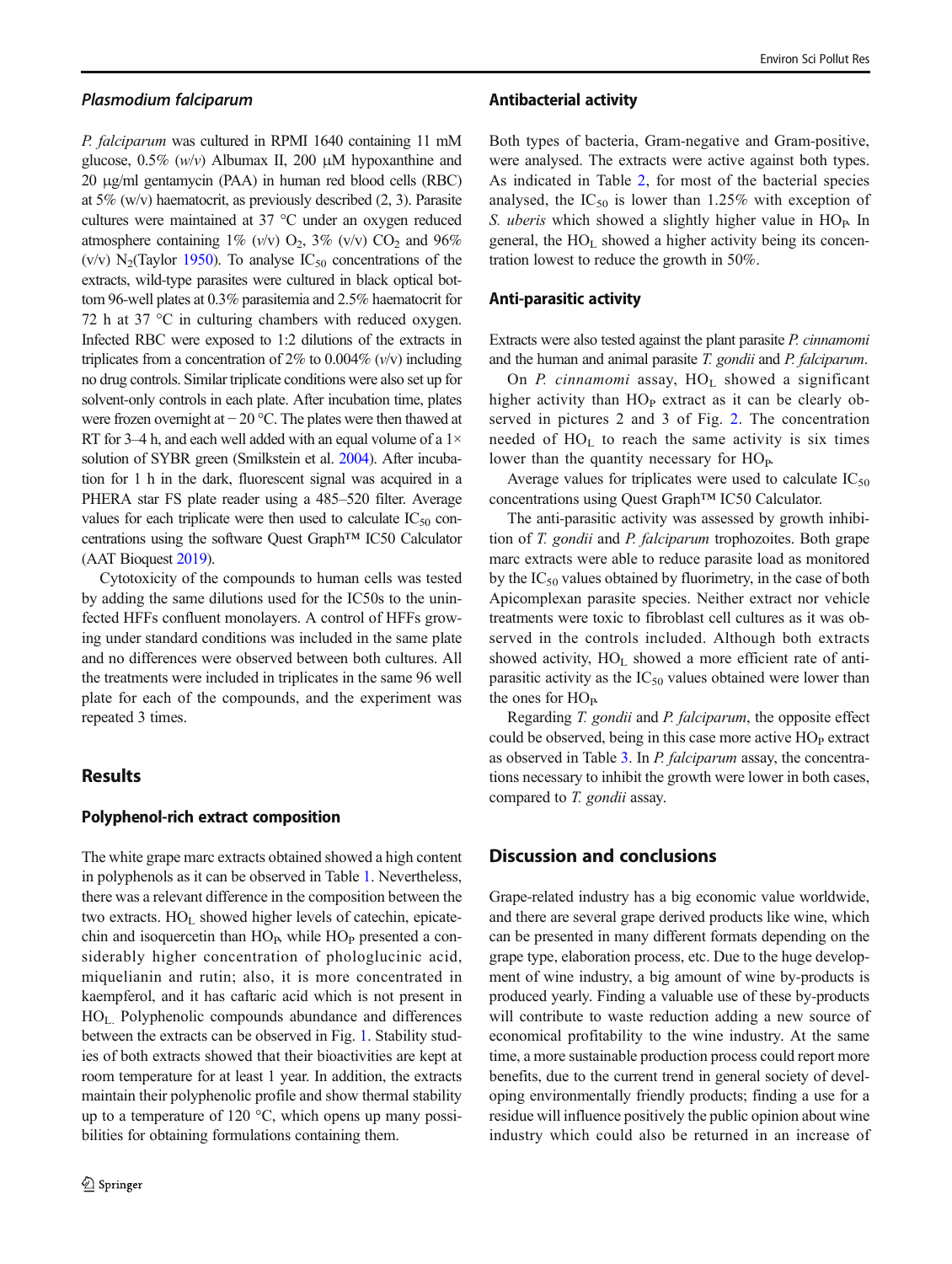| man perpendito in white graps man extractor |                      |                         |                       |                      |                         |  |
|---------------------------------------------|----------------------|-------------------------|-----------------------|----------------------|-------------------------|--|
| Polyphenolic compound                       | Extract $HOI$ (mg/L) | Extract $HO_{P}$ (mg/L) | Polyphenolic compound | Extract $HOI$ (mg/L) | Extract $HO_{P}$ (mg/L) |  |
| Catechin                                    | 100.1                | 64.6                    | Procyanidine (total)  | 40.0                 | 38.3                    |  |
| Epicatechin                                 | 54.9                 | 38.3                    | Procyanidine B2       | 8.2                  | 10.4                    |  |
| Epicatechin-gallate                         | 13.0                 | 10.4                    | <b>Ouercetin</b>      | 2.9                  | 0.15                    |  |
| Epigallocatechin-gallate                    | 0.31                 | 0.15                    | Isoquercetin          | 63.5                 | 7.3                     |  |
| Gallic acid                                 | 4.7                  | 7.3                     | Miquelianin           | 44.7                 | 64.6                    |  |
| Cafeic acid                                 | 0.007                | 0.02                    | Rutin                 | 3.0                  | 38.3                    |  |
| Caftaric acid                               |                      | 21.6                    | Kaempferol            | 4.0                  | 10.4                    |  |
| Phloroglucinic acid                         | 35.7                 | 64.6                    |                       |                      |                         |  |
|                                             |                      |                         |                       |                      |                         |  |

<span id="page-4-0"></span>Table 1 Main polyphenols in white grape marc extracts

Concentration expressed in mg polyphenol/L extract (testing method: LC-MS/MS analysis)

consumption. As said, grape marc is one of the most abundant by-products of wine industry being in winemaking countries such as Spain around 1200 t per year (Beres et al. [2017](#page-6-0)). Grape marc can also be considered a low-cost source of polyphenols, which could have interesting applications in many different industries (Guerra-Rivas et al. [2017;](#page-7-0) Mattos et al. [2017;](#page-7-0) González-Centeno et al. [2013\)](#page-7-0) along with its upgrading to become a high valuable by-product (Yammine et al. [2018\)](#page-8-0).

## Polyphenol-rich extracts

In this work, the chemical composition and the anti-pathogenic effect of white grape marc extracts were evaluated. The polyphenolic composition of the  $HO<sub>L</sub>$  and  $HO<sub>P</sub>$  extracts was determined by LC-MS/MS, and the major components identified are listed in Table 1. Grape marc extract compositions vary depending on the method and solvent used for the extraction (Mendoza et al. [2013](#page-7-0)). Both extracts resulted to be very rich in polyphenols, and some differences were highlighted. One of the major differences is the content in phologlucinic acid, miquelianin, rutin, and kaempferol, which could have potential implications in their capacity as anti-microbiological agents.

Fig. 1 Representation of the main polyphenols in white grape marc extracts. Concentration expressed in mg polyphenol/L extract (testing method: LC-MS/MS analysis)

### Activity against major infectious diseases

Several studies demonstrate the activity of the different polyphenols purified as anti-bacterial (Arima et al.[2002](#page-6-0); Arima & Danno [2002;](#page-6-0) Borges et al. [2013](#page-6-0)) and anti-parasitic (Slavic et al. [2009](#page-8-0); Budiman et al. [2014;](#page-7-0) Chauhan et al. [2018\)](#page-7-0) agents. Recently, their potential as synergic agents and their interaction with drugs when used as anti-bacterial (Miklasińska et al. [2016\)](#page-7-0) and anti-parasitic (Somsak et al. [2018\)](#page-8-0) agents, as well as the increase of the activity of such polyphenols when they are used in a combined way, has been a topic of interest (Arima et al. 2003a; Somsak et al. [2018](#page-8-0)). All this together seems to indicate that natural extracts similar to the one studied in the present work, and obtained with the aim to conserve the synergistic activity of their specific polyphenolic content, are in fact an efficient and economically viable approximation for the treatment of bacterial- and parasitic-derived infectious diseases.

### Bacteria

Grape marc and grape seed extract-based films have been reported to show activity against bacteria (Corrales et al.



Polyphenolic Compounds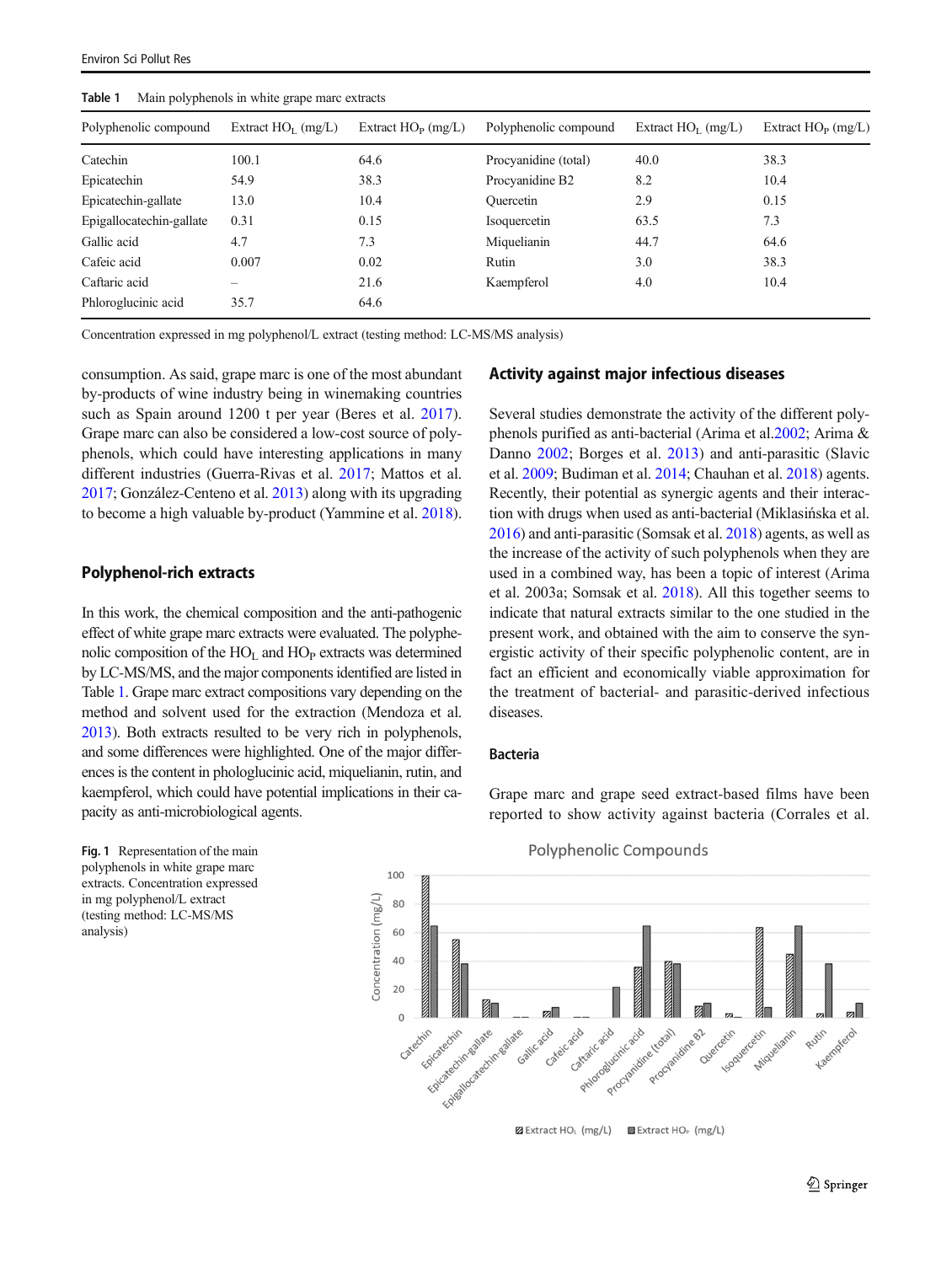| Species                             | $IC_{50}$ (Extract $HO_I$ ) | $IC_{50}$ (Extract $HO_{P}$ ) |
|-------------------------------------|-----------------------------|-------------------------------|
| Staphylococcus aureus               | 0.809                       | <<0.625                       |
| <b>Bacillus cereus</b>              | <<0.625                     | <<0.625                       |
| Escherichia coli                    | 0,718                       | 0,795                         |
| Streptococcus uberis                | <<0.625                     | 1349                          |
| Salmonella enterica subsp. enterica | 0,752                       | 1025                          |
|                                     |                             |                               |

<span id="page-5-0"></span>**Table 2** Inhibitory concentration 50% ( $IC_{50}$ ) for anti-bacterial assays

Average values for triplicates were used to calculate IC<sub>50</sub> concentrations using Quest Graph™ IC50 Calculator. Concentration expressed in % (v/v)

[2009;](#page-7-0) Deng and Zhao [2011;](#page-7-0) Anastasiadi et al. [2009](#page-6-0); Kajiya et al. [2004\)](#page-7-0). In addition in previous studies, seed and skin extracts from grape winery by-products have been shown to have antibacterial and antifungal activity highlighting their potential to be used as anti-microbiological agents (Serra et al. [2008\)](#page-8-0). Grape marc was found to be even richer in bioactive compounds than skin extracts, and its potential to treat food to prevent deterioration has already been emphasised (Sagdic et al. [2011a,](#page-8-0) [2011b](#page-8-0); Tenore et al. [2011\)](#page-8-0). Although many polyphenols are shared in both extracts, their total composition and concentration possess significant differences (Table [1](#page-4-0)), which may be related to their dissimilar behaviour in the antimicrobial tests performed.

#### Parasites

The effect of the two different extracts from grape marc collected in Galicia, Spain, on Apicomplexan and Oomycota parasites, T. gondii, P. falciparum, and P. cinnamomi, has been also investigated in this study.

Parasite resistance to current treatments has generated the necessity to find new drugs against different infectious diseases. Natural products appear as a promising source to find potential solutions and have been used in traditional medicine extensively (Adia et al. [2016;](#page-6-0) Borrmann et al. [2002;](#page-6-0) Kim et al. [2015;](#page-7-0) Ekanem and Brisibe [2010;](#page-7-0) El Babili et al. [2011](#page-6-0)). Among the natural products that have shown activities against different bacteria, fungi, and parasites, products obtained from grapes have been described to be involved in plant defence against pathogens as P. cinnamomi. Some of these products are phenolic compounds also active against human or animal pathogens, like Toxoplasma gondii (Azami et al. [2018](#page-6-0)), a parasite belonging to the phylum Apicomplexa causing the global foodborne disease toxoplasmosis. Apicomplexan diseases comprehend worldwide distribution infectious diseases such as toxoplasmosis or malaria.

As it can be observed in Fig. 2 and Table [3,](#page-6-0) anti-parasitic effect of the target objectives studied in the present work is clear. Specifically, activity against oomycete P. cinnamomi is observable for both extracts, being higher for  $HO<sub>L</sub>$ . In fact, other extracts from natural origin and similar to the ones described in this study have shown activity against this species (Francisco et al. [2015\)](#page-7-0). Differences in anti-parasitic capacity against P. cinnamomi between both extracts can be due to the different polyphenol concentrations they possess. Catechin and epicatechin concentrations are higher in  $OH<sub>L</sub>$ . Catechin demonstrated their antifungal capacities against Oomycota (Veluri et al. [2004](#page-8-0)). Likewise, high levels of epicatechins increase plant resistance to P. cinnamomi infections (García-Pineda et al. [2010](#page-7-0)).

On the other hand, the  $HO<sub>P</sub>$  extract was the most active against T. gondii and P. falciparum, and the anti-parasitic activity of the extract increased in a concentration and timedependent manner. Since both of the extracts reduced the parasite load, we can suggest at this point that their activity is related to their polyphenol content. Other natural polyphenols have shown activity against T. gondii in the previous studies (Ietta et al. [2017;](#page-7-0) Moon and Sim [2008\)](#page-7-0).

There are significant differences between both extracts in the concentrations of some particular polyphenols, like rutin and kaempferol, being higher in the  $HO<sub>P</sub>$ , which is the more efficient one. For this reason, we could infer a potential action of these

Fig. 2 Inhibitory concentration 50% (IC<sub>50</sub>) for *P. cinnamomi*. Illustrative results of the experiment, 1, control (0%); 2, extract HO<sub>L</sub> 4%; 3, extract HO<sub>L</sub> 10%; 4, extract HO<sub>P</sub> 4%; 5, extract  $HO<sub>P</sub>$  10%. Concentration expressed in  $\%$  ( $v/v$ )



Average values for triplicates were used to calculate IC50 concentrations using Quest Graph™ IC50 Calculator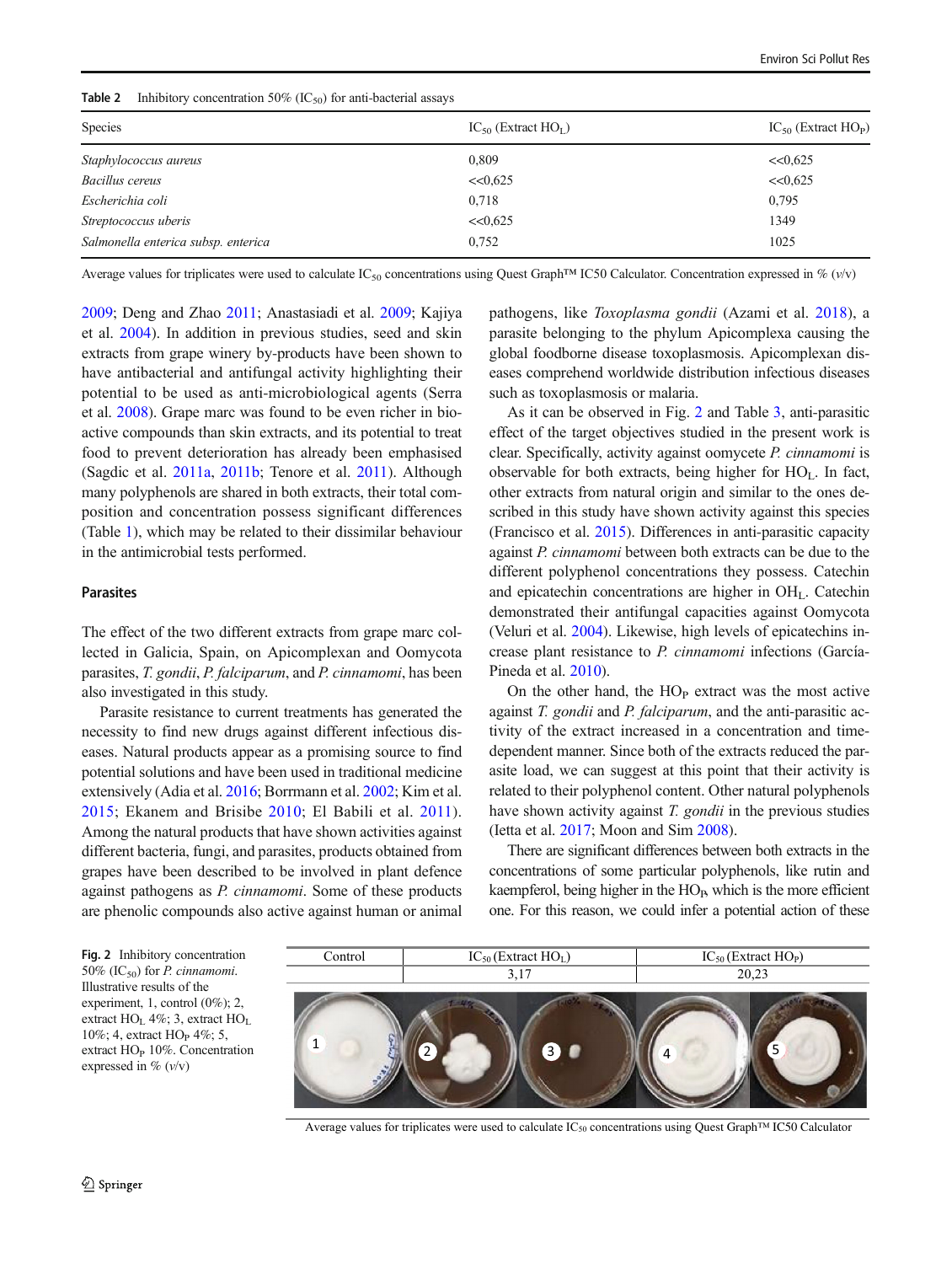<span id="page-6-0"></span>**Table 3** Inhibitory concentration 50% (IC<sub>50</sub>) for *T. gondii* and P. falciparum

| <b>Species</b>        | $IC_{50}$ (Extract $HO_{L}$ ) | $IC_{50}$ (Extract $HO_{P}$ ) |
|-----------------------|-------------------------------|-------------------------------|
| Toxoplasma gondii     | 1.23                          | 0.57                          |
| Plasmodium falciparum | 1.07                          | 0.26                          |

Average values for triplicates were used to calculate  $IC_{50}$  concentrations using Quest Graph™ IC50 Calculator. Concentration expressed in % (v/ v)

specific polyphenols which have already been described as antimalarial agent in different studies (Julianti et al. [2014](#page-7-0); Ganesh et al. [2012](#page-7-0); Silveira et al. [2009;](#page-8-0) Somsak et al. [2018](#page-8-0)).

In other cases, natural polyphenols were used to complement activities of other anti-parasitic treatments as it is the case for resveratrol combined to sulfamethoxazoletrimethoprim against T. gondii (Bottari et al. [2015\)](#page-7-0). Anti-Plasmodium activity has also been tested several times by using polyphenols (Khasanah et al. [2017](#page-7-0); Dohutia et al. [2017;](#page-7-0) Grellier et al. [2008\)](#page-7-0). Our results demonstrate, for the first time, that both extracts of white grape marc reduce T. gondii infection in HFFs and that P. falciparum growth is also severely affected. Grape marc hydroalcoholic immunomodulatory and anti-inflammatory extracts were described to stimulate humoral immune responses in vaccine design for different parasitoses (Chiva-Blanch et al. [2012\)](#page-7-0); this topic could be of potential interest for further research with white grape marc extracts in the future.

In summary, this is the first time that the same wine natural extract has been shown to be effective against both bacteria and parasites that attack humans, animals and plants; and this fact is confirmed for the two formulations obtained from white grape marc. Both extracts showed high antimicrobial potential, being effective for several kinds of bacteria and parasites belonging to different clades, all of them of economical and global health importance. In addition, the extracts assessed present a marked anti-pathogenical activity.

Accordingly, these results open up promising ways to valorise white grape marc, a by-product of wineries activity, due to the potential application of the target extracts as preservatives in cosmetic and food industry, sanitizing agents and phytosanitary products. In addition, it allows us to dream of a plant phenolic-based therapy against very concerning human diseases. Both extracts were obtained with solvents that are generally regarded as safe (GRAS).

In this way, anti-pathogenic activity and chemical composition assessed by LC-MS/MS indicate the high potential of the polyphenols from grape marc to act as possible antipathogenicals with large scope of action, which could lead this work to further studies concerning the development of therapeutic products of natural origin, targeted to the treatment of relevant infectious diseases.

Acknowledgements This research was supported by projects GPC2017/ 04 (Consolidated Research Groups Program) & ED431E 2018/01 Cross-Research in Environmental Technologies (CRETUS) (Xunta de Galicia, Spain).

### References

AAT Bioquest I (2019) Quest graph™ IC50 calculator

- Adia MM, Emami SN, Byamukama R, Faye I, Borg-Karlson AK (2016) Antiplasmodial activity and phytochemical analysis of extracts from selected Ugandan medicinal plants. J Ethnopharmacol 186:14–19. <https://doi.org/10.1016/J.JEP.2016.03.047>
- Álvarez-Casas M, García-Jares C, Llompart M, Lores M (2014) Effect of experimental parameters in the pressurized solvent extraction of polyphenolic compounds from white grape marc. Food Chem 157: 524–532. <https://doi.org/10.1016/j.foodchem.2014.02.078>
- Anastasiadi M, Chorianopoulos NG, Nychas GJE, Karoutounian SA (2009) Antilisterial activities of polyphenol-rich extracts of grapes and vinification byproducts. J Agric Food Chem 57:457–463. <https://doi.org/10.1021/jf8024979>
- Arima H, Ashida H, Danno G (2002) Rutin-enhanced antibacterial activities of flavonoids against Bacillus cereus and Salmonella enteritidis. Biosci Biotechnol Biochem 66:1009–1014. [https://doi.org/10.1271/](https://doi.org/10.1271/bbb.66.1009) [bbb.66.1009](https://doi.org/10.1271/bbb.66.1009)
- Arima H, Danno G (2002) Isolation of antimicrobial compounds from guava (Psidium guajava L.) and their structural elucidation. Biosci Biotechnol Biochem 66:1727–1730. [https://doi.org/10.1271/bbb.](https://doi.org/10.1271/bbb.66.1727) [66.1727](https://doi.org/10.1271/bbb.66.1727)
- Azami SJ, Amani A, Keshavarz H, Najafi-Taher R, Mohebali M, Faramarzi MA, Mahmoudi M, Shojaee S (2018) Nanoemulsion of atovaquone as a promising approach for treatment of acute and chronic toxoplasmosis. Eur J Pharm Sci 117:138–146. [https://doi.](https://doi.org/10.1016/j.ejps.2018.02.018) [org/10.1016/j.ejps.2018.02.018](https://doi.org/10.1016/j.ejps.2018.02.018)
- El Babili F, Bouajila J, Souchard JP et al (2011) Oregano: chemical analysis and evaluation of its antimalarial, antioxidant, and cytotoxic activities. J Food Sci 76:512–518. [https://doi.org/10.1111/j.1750-](https://doi.org/10.1111/j.1750-3841.2011.02109.x) [3841.2011.02109.x](https://doi.org/10.1111/j.1750-3841.2011.02109.x)
- Bargiacchi E, Campo M, Romani A et al (2017) Hydrolysable tannins from sweet chestnut (Castanea sativa Mill.) to improve tobacco and food/feed quality. Note 1: fraction characterization, and tobacco biostimulant effect for gall-nematode resistance. AIMS Agric Food 2:324–338. <https://doi.org/10.3934/agrfood.2017.3.324>
- Benabderrahmane W, Amrani A, Benaissa O et al (2018) Chemical constituents, in vitro antioxidant and antimicrobial properties of ethyl acetate extract obtained from Cytisus triflorus l'Her. Nat Prod Res 22:1–5. <https://doi.org/10.1080/14786419.2018.1519816>
- Benabderrahmane W, Lores M, Benaissa O et al (2019) Polyphenolic content and bioactivities of Crataegus oxyacantha L (Rosaceae). Nat Prod Res 5:1–6. [https://doi.org/10.1080/14786419.2019.](https://doi.org/10.1080/14786419.2019.1582044) [1582044](https://doi.org/10.1080/14786419.2019.1582044)
- Beres C, Costa GNS, Cabezudo I, da Silva-James NK, Teles ASC, Cruz APG, Mellinger-Silva C, Tonon RV, Cabral LMC, Freitas SP (2017) Towards integral utilization of grape pomace from winemaking process: a review. Waste Manag 68:581–594. [https://doi.org/10.1016/J.](https://doi.org/10.1016/J.WASMAN.2017.07.017) [WASMAN.2017.07.017](https://doi.org/10.1016/J.WASMAN.2017.07.017)
- Borges A, Ferreira C, Saavedra MJ, Simões M (2013) Antibacterial activity and mode of action of ferulic and gallic acids against pathogenic Bacteria. Microb Drug Resist 19:256–265. [https://doi.org/10.](https://doi.org/10.1089/mdr.2012.0244) [1089/mdr.2012.0244](https://doi.org/10.1089/mdr.2012.0244)
- Borrmann S, Szlezák N, Faucher J et al (2002) Artesunate and praziquantel for the treatment of Schistosoma haematobium infections: a double-blind, randomized, placebo-controlled study. J Infect Dis 184:1363–1366. <https://doi.org/10.1086/324004>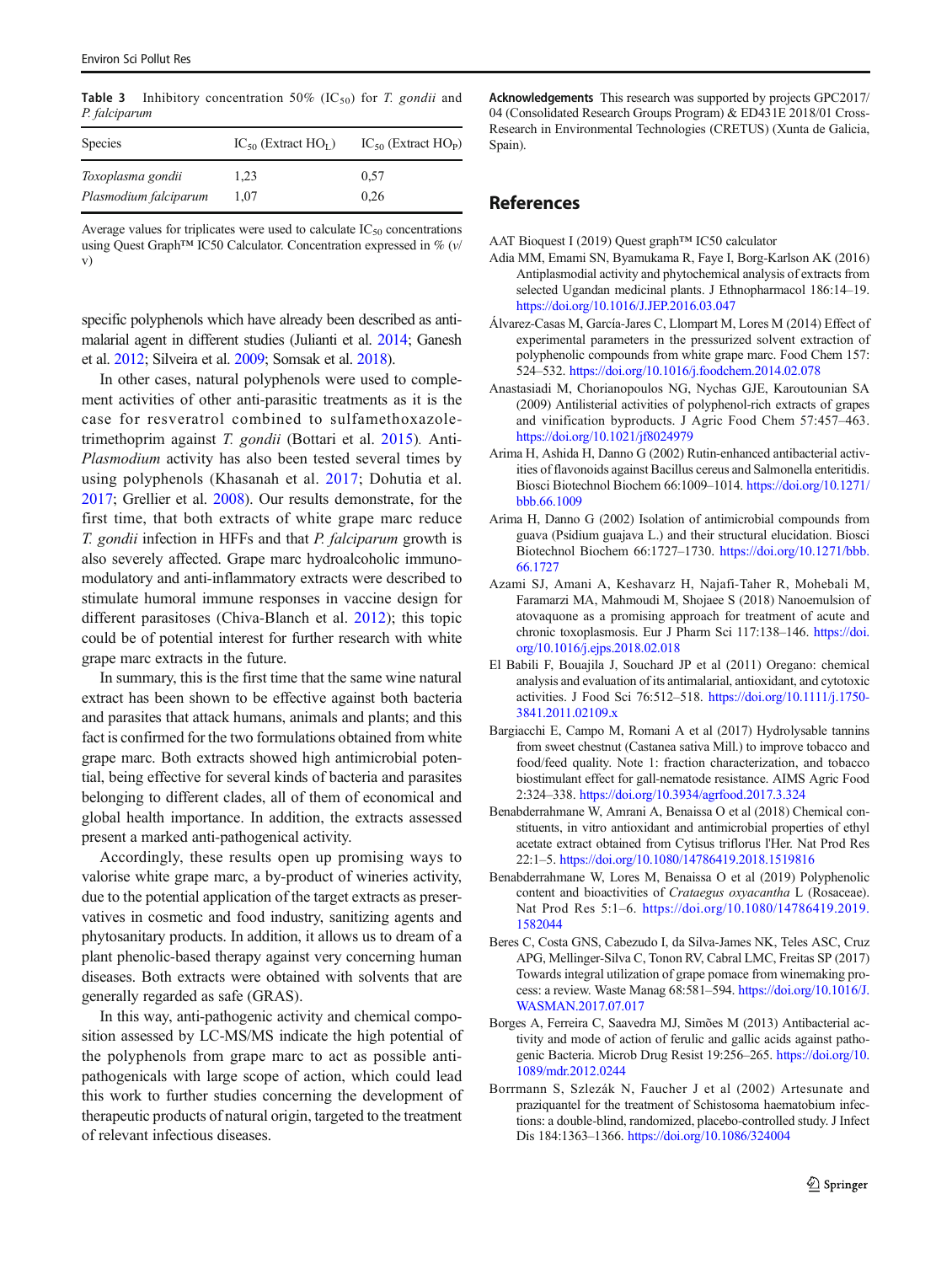- <span id="page-7-0"></span>Bottari NB, Baldissera MD, Tonin AA, Rech VC, Nishihira VS, Thomé GR, Camillo G, Vogel FF, Duarte MM, Schetinger MR, Morsch VM, Tochetto C, Fighera R, da Silva AS (2015) Effects of sulfamethoxazole-trimethoprim associated to resveratrol on its free form and complexed with 2-hydroxypropyl-β-cyclodextrin on cytokines levels of mice infected by toxoplasma gondii. Microb Pathog 87:40–44. <https://doi.org/10.1016/j.micpath.2015.07.013>
- Budiman I, Tjokropranoto R, Widowati W et al (2014) Antioxidant and anti-malarial properties of catechins. Br J Med Med Res 5:895–902. <https://doi.org/10.9734/bjmmr/2015/11451>
- Chauhan K, Kaur G, Kaur S (2018) Activity of rutin, a potent flavonoid against SSG-sensitive and -resistant Leishmania donovani parasites in experimental leishmaniasis. Int Immunopharmacol 64:372–385. <https://doi.org/10.1016/J.INTIMP.2018.09.026>
- Chiva-Blanch G, Urpi-Sarda M, Llorach R, Rotches-Ribalta M, Guillén M, Casas R, Arranz S, Valderas-Martinez P, Portoles O, Corella D, Tinahones F, Lamuela-Raventos RM, Andres-Lacueva C, Estruch R (2012) Differential effects of polyphenols and alcohol of red wine on the expression of adhesion molecules and inflammatory cytokines related to atherosclerosis: a randomized clinical trial. Am J Clin Nutr 95:326–334. <https://doi.org/10.3945/ajcn.111.022889>
- Corrales M, Han JH, Tauscher B (2009) Antimicrobial properties of grape seed extracts and their effectiveness after incorporation into pea starch films. Int J Food Sci Technol 44:425–433. [https://doi.org/](https://doi.org/10.1111/j.1365-2621.2008.01790.x) [10.1111/j.1365-2621.2008.01790.x](https://doi.org/10.1111/j.1365-2621.2008.01790.x)
- Davison EM (2002) Book Review. Plant Pathol 51:255–255. [https://doi.](https://doi.org/10.1046/j.0032-0862.2002.00668_6.x) [org/10.1046/j.0032-0862.2002.00668\\_6.x](https://doi.org/10.1046/j.0032-0862.2002.00668_6.x)
- de O Ribeiro IC, Mariano EGA, Careli RT, Morais-Costa F, de Sant'Anna FM, Pinto MS, de Souza MR, Duarte ER (2018) Plants of the Cerrado with antimicrobial effects against Staphylococcus spp. and Escherichia coli from cattle. BMC Vet Res 14:32. [https://doi.](https://doi.org/10.1186/s12917-018-1351-1) [org/10.1186/s12917-018-1351-1](https://doi.org/10.1186/s12917-018-1351-1)
- Deng Q, Zhao Y (2011) Physicochemical, nutritional, and antimicrobial properties of wine grape (cv. Merlot) pomace extract-based films. J Food Sci 76:309–317. [https://doi.org/10.1111/j.1750-3841.2011.](https://doi.org/10.1111/j.1750-3841.2011.02090.x) [02090.x](https://doi.org/10.1111/j.1750-3841.2011.02090.x)
- Dohutia C, Chetia D, Gogoi K, Sarma K (2017) Design, in silico and in vitro evaluation of curcumin analogues against Plasmodium falciparum. Exp Parasitol 175:51–58. [https://doi.org/10.1016/j.](https://doi.org/10.1016/j.exppara.2017.02.006) [exppara.2017.02.006](https://doi.org/10.1016/j.exppara.2017.02.006)
- Ekanem AP, Brisibe EA (2010) Effects of ethanol extract of Artemisia annua L. against monogenean parasites of Heterobranchus longifilis. Parasitol Res 106:1135–1139. [https://doi.org/10.1007/s00436-010-](https://doi.org/10.1007/s00436-010-1787-0) [1787-0](https://doi.org/10.1007/s00436-010-1787-0)
- European Centre for Disease Prevention and Control (ECDC), European Food Safety Authority, European Medicines Agency (2017) Second joint interagency antimicrobial consumption and resistance analysis (JIACRA) report. John Wiley & Sons, Ltd
- European Food Safety Authority (EFSA) (2019) Monitoring and analysis of food-borne diseases. [http://www.efsa.europa.eu/en/topics/topic/](http://www.efsa.europa.eu/en/topics/topic/monitoring-foodborne-diseases) [monitoring-foodborne-diseases.](http://www.efsa.europa.eu/en/topics/topic/monitoring-foodborne-diseases) Accessed 29 Apr 2019
- Castillo-Reyes F, Hernandez-Castillo FD, Clemente-Constantino JA et al (2015) In vitro antifungal activity of polyphenols-rich plant extracts against Phytophthora cinnamomi Rands. African J Agric Res 10: 4554–4560. <https://doi.org/10.5897/ajar2013.8072>
- Friedman M (2014) Antibacterial, antiviral, and antifungal properties of wines and winery byproducts in relation to their flavonoid content. J Agric Food Chem 62:6025–6042. [https://doi.org/10.1021/](https://doi.org/10.1021/jf501266s) [jf501266s](https://doi.org/10.1021/jf501266s)
- Ganesh D, Fuehrer HP, Starzengrüber P, Swoboda P, Khan WA, Reismann JA, Mueller MS, Chiba P, Noedl H (2012) Antiplasmodial activity of flavonol quercetin and its analogues in Plasmodium falciparum: evidence from clinical isolates in Bangladesh and standardized parasite clones. Parasitol Res 110: 2289–2295. <https://doi.org/10.1007/s00436-011-2763-z>
- García-Pineda E, Benezer-Benezer M, Gutiérrez-Segundo A, Rangel-Sánchez G, Arreola-Cortés A, Castro-Mercado E (2010) Regulation of defence responses in avocado roots infected with Phytophthora cinnamomi (Rands). Plant Soil 331:45–56. [https://](https://doi.org/10.1007/s11104-009-0225-5) [doi.org/10.1007/s11104-009-0225-5](https://doi.org/10.1007/s11104-009-0225-5)
- González-Centeno MR, Jourdes M, Femenia A, Simal S, Rosselló C, Teissedre PL (2013) Characterization of polyphenols and antioxidant potential of white grape pomace byproducts (Vitis vinifera L.). J Agric Food Chem 61:11579–11587. [https://doi.org/10.1021/](https://doi.org/10.1021/jf403168k) [jf403168k](https://doi.org/10.1021/jf403168k)
- Grellier P, Nemeikaite-Čeniene A, Šarlauskas J, Čenas N (2008) Role of single-electron oxidation potential and lipophilicity in the antiplasmodial in vitro activity of polyphenols: comparison to mammalian cells. Zeitschrift fur Naturforsch - Sect C J Biosci 63:445– 450. <https://doi.org/10.1515/znc-2008-5-622>
- Guerra-Rivas C, Gallardo B, Mantecón ÁR, del Álamo-Sanza M, Manso T (2017) Evaluation of grape pomace from red wine by-product as feed for sheep. J Sci Food Agric 97:1885–1893. [https://doi.org/10.](https://doi.org/10.1002/jsfa.7991) [1002/jsfa.7991](https://doi.org/10.1002/jsfa.7991)
- Gutteridge JMC, Halliwell B (2010) Antioxidants: molecules, medicines, and myths. Biochem Biophys Res Commun 393:561–564. [https://](https://doi.org/10.1016/J.BBRC.2010.02.071) [doi.org/10.1016/J.BBRC.2010.02.071](https://doi.org/10.1016/J.BBRC.2010.02.071)
- Ietta F, Maioli E, Daveri E, Gonzaga Oliveira J, da Silva RJ, Romagnoli R, Cresti L, Maria Avanzati A, Paulesu L, Barbosa BF, Gomes AO, Roberto Mineo J, Ferro EAV (2017) Rottlerin-mediated inhibition of toxoplasma gondii growth in BeWo trophoblast-like cells. Sci Rep 7:1279. <https://doi.org/10.1038/s41598-017-01525-6>
- Judelson HS, Blanco FA (2005) The spores of Phytophthora: weapons of the plant destroyer. Nat Rev Microbiol 3:47–58
- Julianti T, De Mieri M, Zimmermann S et al (2014) HPLC-based activity profiling for antiplasmodial compounds in the traditional Indonesian medicinal plant Carica papaya L. J Ethnopharmacol 155:426–434. <https://doi.org/10.1016/j.jep.2014.05.050>
- Kajiya K, Hojo H, Suzuki M, Nanjo F, Kumazawa S, Nakayama T (2004) Relationship between antibacterial activity of (+)-catechin derivatives and their interaction with a model membrane. J Agric Food Chem 52:1514–1519. <https://doi.org/10.1021/jf0350111>
- Khasanah U, WidyaWaruyanti A, Hafid A, Tanjung M (2017) Antiplasmodial activity of isolated polyphenols from Alectryon serratus leaves against 3D7 Plasmodium falciparum. Pharm Res 9: 57. [https://doi.org/10.4103/pr.pr\\_39\\_17](https://doi.org/10.4103/pr.pr_39_17)
- Kim WS, Choi WJ, Lee S, Kim WJ, Lee DC, Sohn UD, Shin HS, Kim W (2015) Anti-inflammatory, antioxidant and antimicrobial effects of artemisinin extracts from Artemisia annua L. Korean J Physiol Pharmacol 19:21–27. <https://doi.org/10.4196/kjpp.2015.19.1.21>
- Lores M, García-Jares C, Álvarez-Casas M, Llompart M (2014a) Extracto polifenólico a partir de residuos de uva blanca. ES 2 443 547
- Lores M,García-Jares C, Álvarez-Casas M, Llompart M (2014b) Polyphenolic extract from white grape residue. WO 2014/013122 A1
- Mattos GN, Tonon RV, Furtado AAL, Cabral LM (2017) Grape byproduct extracts against microbial proliferation and lipid oxidation: a review. J Sci Food Agric 97:1055–1064
- Mendoza L, Cotoras M, Vivanco M et al (2013) Evaluation of antifungal properties against the phytopathogenic fungus botrytis cinerea of anthocyanin rich-extracts obtained from grape pomaces. J Chil Chem Soc 58:1725–1727. [https://doi.org/10.4067/S0717-](https://doi.org/10.4067/S0717-97072013000200018) [97072013000200018](https://doi.org/10.4067/S0717-97072013000200018)
- Miklasińska M, K pa M, Wojtyczka RD et al (2016) Catechin hydrate augments the antibacterial action of selected antibiotics against Staphylococcus aureus clinical strains. Molecules 21:244. [https://](https://doi.org/10.3390/molecules21020244) [doi.org/10.3390/molecules21020244](https://doi.org/10.3390/molecules21020244)
- Moon HI, Sim J (2008) Antimalarial activity in mice of resveratrol derivative from Pleuropterus ciliinervis. Ann Trop Med Parasitol 102: 447–450. <https://doi.org/10.1179/136485908x300832>